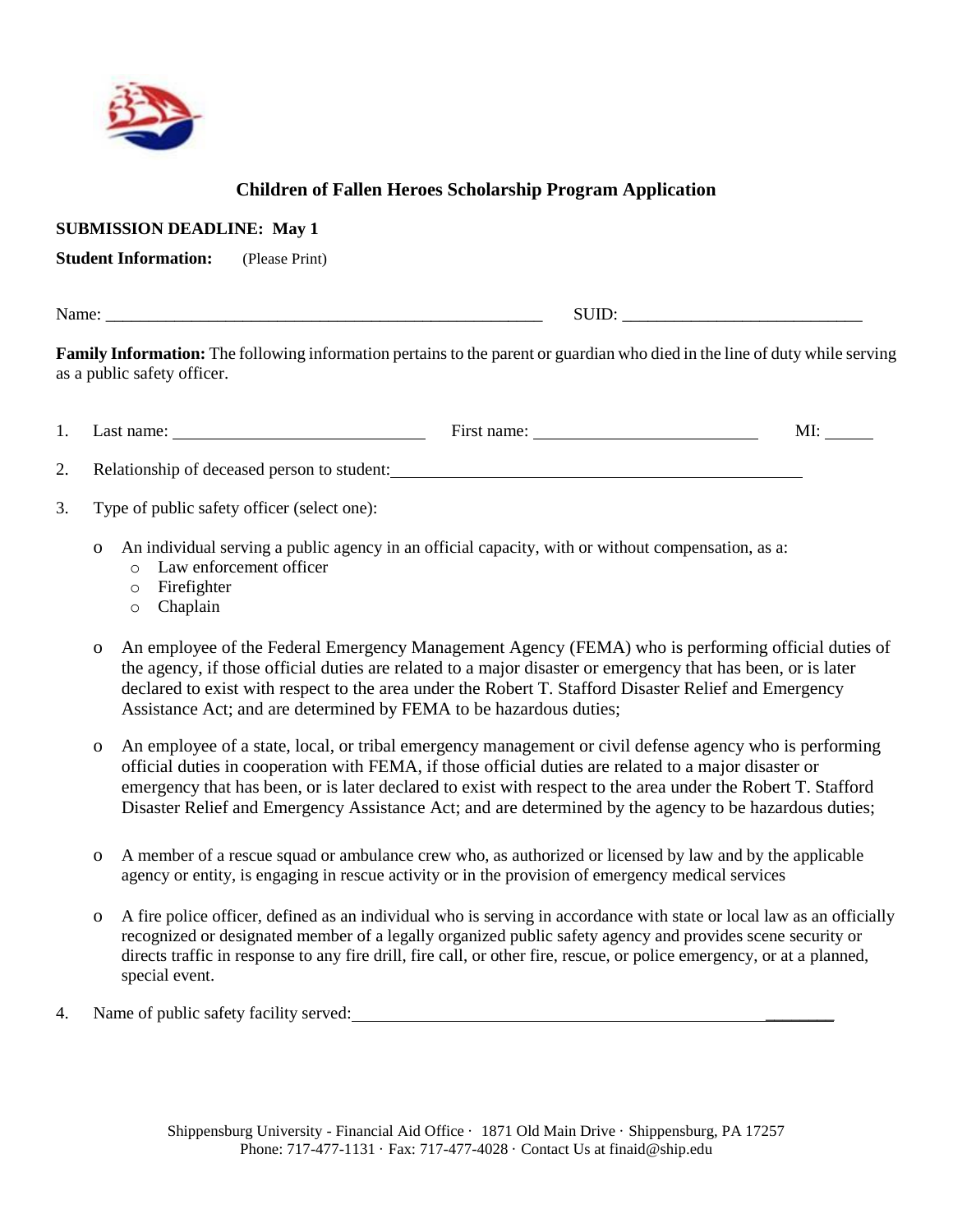#### **Required Supporting Documentation**

- 1. Completed Free Application for Federal Student Aid (FAFSA). The FAFSA may be submitted through fafsa.ed.gov. Shippensburg University's school code is 003326.
- 2. Copy of student's birth certificate. Copies may be obtained from the State Department of Vital Records.
- 3. Copy of death certificate.
- 4. Verification that parent/guardian died in the line of duty while serving as a public safety officer:
	- a) A determination letter acknowledging eligibility for certain federal benefits under the Public Safety Officers Benefit (PSOB) program administered by the Department of Justice; OR
	- b) A written letter of attestation or determination made by a state or local government official with supervisory or other relevant oversight authority of an individual who died in the line of duty while serving as a public safety officer as defined above; OR
	- c) Documentation of the student qualifying for a state tuition or other state benefit accorded to the children or other family members of a public safety officer consistent with the definition in 42 U.S.C. 3796b, or as a fire police officer as noted above; OR
	- d) A completed Agency Certification Form (page 3) completed by a state or local government official with supervisory or other relevant oversight authority of the individual who died in the line of duty while serving as a public safety officer as defined above; OR
	- e) Other documentation from a credible source, subject to school determination, that describes or reports the circumstances of the death and the occupation of the parent or guardian.
- 5. Additional document required if student is eligible due to death of step-parent: Copy of marriage certificate
- 6. Additional document required if parent or guardian died when student was older than 24: Copy of unofficial transcript or grade report from institution of higher education showing that student was actively enrolled at the time of parent or guardian's death.

#### **To qualify for the scholarship, a student must be:**

- **1. Otherwise Pell-eligible**
- **2. Have a Pell-eligible EFC higher than \$0**
- **3. Be less than 24 years of age OR enrolled at an institution of higher education at the time of his or her parent's or guardian's death**

### **Application must be submitted by May 1 to:**

Shippensburg University - Financial Aid Office 1871 Old Main Drive Shippensburg, PA 17257 Fax: (717)477-4028

#### **NOTE: Do not send original certificate(s); they cannot be returned.** *To safeguard your personal information, please do not send sensitive information, including documents with Social Security Numbers, to us via e-mail.*

Shippensburg University - Financial Aid Office · 1871 Old Main Drive · Shippensburg, PA 17257 Phone: 717-477-1131 · Fax: 717-477-4028 · Contact Us at finaid@ship.edu